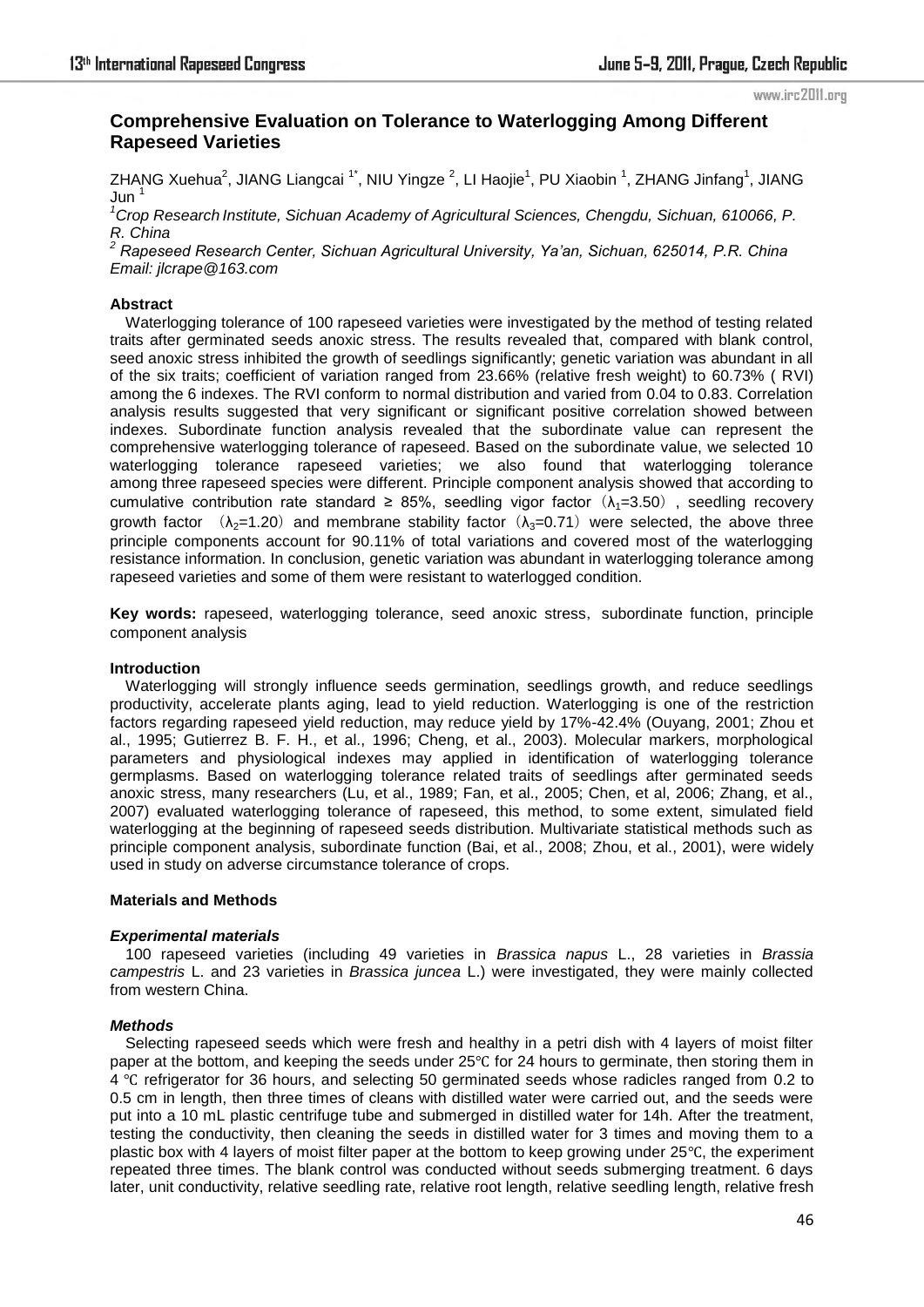www.irc2011.org

weight and vigor index (RVI) were calculated. SPSS17.0 was used for data analysis. Indexes were calculated with following formulae.

Unit conductivity (mS·cm<sup>-1</sup>·g<sup>-1</sup>) = 
$$
\frac{c}{w}
$$
; Relative seedlings rate (RSR, 100%) =  $\frac{SR_r}{SR_c}$  × 100;  
\nRelative root length (RRL, 100%) =  $\frac{RL_r}{RL_c}$  × 100; Relative seedling length (RSL, 100%) =  $\frac{SL_r}{SL_c}$  × 100;  
\nRelative fresh weight (RFW, 100%) =  $\frac{FW_r}{FW_c}$  × 100; Relative vigor index (RVI) =  $\frac{SR_r \times SL_r}{SR_c \times SL_c}$ .

Where c is conductivity, w is seed dry weight, letters with subscript  $\tau$  is to symbolize value under treatment, letters with subscript c is to symbolize value under control. Subordinate value was calculated with  $X_{(u)} = \frac{X - X_{\min}}{X_{\max} - X_{\min}}$  $\overline{X}$  max  $\overline{X}$  $=\frac{X-\lambda}{X_{\text{max}}-}$ . When an index correlated negatively with waterlogging tolerance, .

we calculate the value with  $X_{(u)} = 1 - \frac{X - X_{\min}}{X_{\max} - X_{\min}}$  $\overline{X}$  max –  $\overline{X}$  $=1-\frac{X-\lambda}{X_{\text{max}}-1}$ 

# **Results**

#### *Variation analysis on waterlogging tolerance of rapeseed varieties*

After anoxic treatment of germinated rapeseed seeds, seedlings growth was inhibited badly, average relative root length was only 26.63%, which suggested that the inhibition of root growth was the greatest. The result also indicated that RVI conform to normal distribution and vary from 0.04 to 0.83. Genetic variation was abundant in all of the six traits; coefficient of variation ranged from 23.66% (relative fresh weight) to 60.73% (RVI) among the 6 indexes. In simple comparison, waterlogging tolerance of three rapeseed species were different, relative seedling rate and relative root length of *B .campestris* L. were higher than the others, most indexes of *B. napus* L. were higher than the rest, every index of *B*.*juncea* L. suggest that waterlogging tolerance of the species was not so strong (table 1).

# *Correlation analysis on waterlogging tolerance of rapeseed varieties*

Correlation analysis results (table 2) suggested that very significant positive correlation showed between relative vigor index and relative seedlings rate, relative root length, relative seedling length, relative fresh weight, very significant negative correlation showed between unit conductivity and relative seedlings rate, relative root length, relative seedling length, relative fresh weight, relative vigor index. Also, very significant positive correlation showed between relative seedling rate and relative root length, relative seedling length; very significant positive correlation showed between relative seedling length and relative fresh weight.

#### **Table 1 Variation of waterlogging tolerance related indexes**

|                                                                       | Mean  |          |             |             |                    |       |         |
|-----------------------------------------------------------------------|-------|----------|-------------|-------------|--------------------|-------|---------|
| Indexes                                                               | All   | B. napus | B           | В.<br>junce | Variation<br>Range | Range | $CV/$ % |
|                                                                       |       |          | campestris. | a L.        |                    |       |         |
| Unit conductivity/mS $\cdot$ cm <sup>-1</sup> $\cdot$ g <sup>-1</sup> | 1.22  | 0.96     | 1.15        | 1.87        | $0.49 - 2.84$      | 2.35  | 41.79   |
| Relative seedling rate/ %                                             | 60.67 | 66.44    | 69.99       | 37.01       | $13.43 \sim 100.0$ | 86.57 | 40.73   |
|                                                                       |       |          |             |             | 0                  |       |         |
| Relative root length/ %                                               | 26.63 | 28.84    | 31.14       | 16.43       | $5.96 \sim 66.84$  | 60.88 | 46.92   |
| Relative seedling length/ %                                           | 51.43 | 57.7     | 49.34       | 40.54       | $22.50 \sim 100.0$ | 77.50 | 32.90   |
|                                                                       |       |          |             |             | 0                  |       |         |
| Relative fresh weight/ %                                              | 67.25 | 70.07    | 66.52       | 61.97       | $31.82 \sim 100.0$ | 68.18 | 23.66   |
|                                                                       |       |          |             |             | $\Omega$           |       |         |
| Relative vigor index                                                  | 0.34  | 0.39     | 0.35        | 0.15        | $0.04\neg 0.97$    | 0.93  | 60.73   |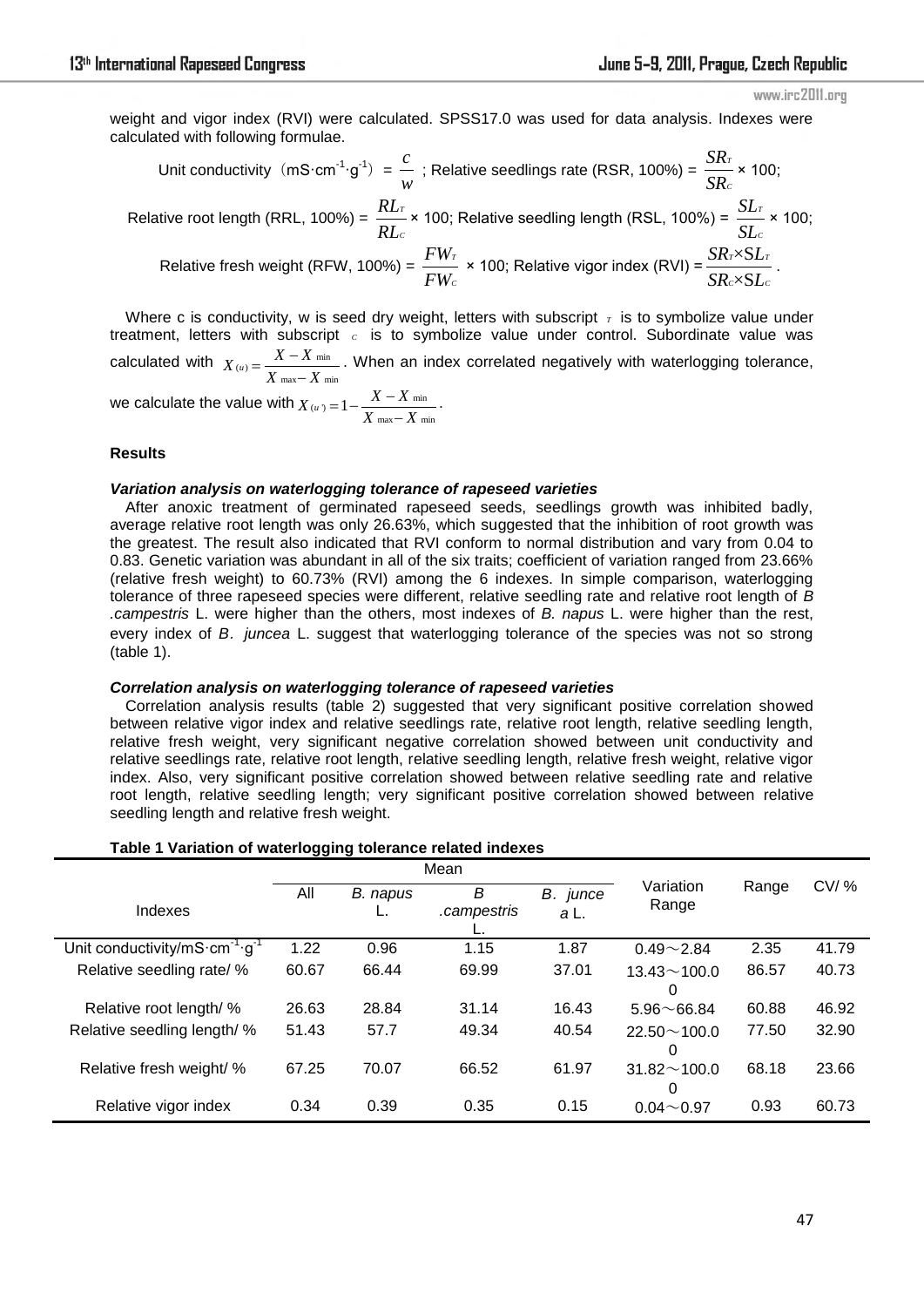www.irc2011.org

| Table 2 Correlation of waterlogging tolerance related indexes |                      |                           |                         |                                |                          |  |  |  |  |  |
|---------------------------------------------------------------|----------------------|---------------------------|-------------------------|--------------------------------|--------------------------|--|--|--|--|--|
|                                                               | Unit<br>conductivity | Relative<br>seedling rate | Relative root<br>length | Relative<br>seedling<br>length | Relative fresh<br>weight |  |  |  |  |  |
| Relative seedling rate                                        | $-0.52$              |                           |                         |                                |                          |  |  |  |  |  |
| Relative root length                                          | $-0.33$              | 0.74                      |                         |                                |                          |  |  |  |  |  |
| Relative seedling<br>length                                   | $-0.44$              | 0.34                      | 0.26                    |                                |                          |  |  |  |  |  |
| Relative fresh weight                                         | $-0.20$              | 0.23                      | 0.21                    | $0.67$ **                      |                          |  |  |  |  |  |
| Relative vigor index                                          | $-0.53$ **           | $0.65$ **                 | $0.50$ "                | $0.88$ **                      | 0.59                     |  |  |  |  |  |

# **Table 2 Correlation of waterlogging tolerance related indexes**

Notes : means the difference is significant at 5% level, "means the difference is significant at 1% level

# *Principle component analysis of waterlogging tolerance related indexes*

Since correlation showed between indexes, we analyzed indexes through principle component analysis to find out independent ones, the results showed that according to cumulative contribution rate standard ≥ 85%, we chose three principle components which account for 90.11% of total variations and covered most of the waterlogging resistance information.

The first principle component account for 58.41% of total variation, and the characteristic value was 3.50. Maximum of characteristic vectors was relative vigor index; relative seedling rate came second; relative seedling length came third. In conclusion, we can name the first PC as seedling vigor factor. The second principle component account for 19.94% of total variation, and the characteristic value was 1.20. Characteristic vectors of 6 indexes gave the following subsequence (from great to little): relative fresh weight, relative seedling length, unit conductivity, et al. The second PC can be called as seedling recovery growth factor. The third principle component account for 11.76% of total variation, the characteristic value was 0.71. Characteristic vector of unit conductivity was far higher than the others. Since unit conductivity of germinated seeds dip solution showed the stability of cell membrane, the third PC was named membrane stability factor.

# *Subordinate function analysis on waterlogging tolerance of rapeseed varieties*

Based on subordinate value, we selected 10 waterlogging tolerance rapeseed varieties, including 6 varieties in *B. napus* L. and 4 varieties in *B. campestris* L., and 6 of them are local germplasm rcsources. We also found that the maximum subordinate value was 0.78, which belong to a variety in *B. campestris* L.; the minimum subordinate value was 0.11, belong to a variety in *B. juncea* L.. Average subordinate value of varieties in *B. napus* L. was 0.53, in *B. campestris* L. was 0.49, in *B. juncea* L. was 0.28. We can conclude that waterlogging tolerance among three species of rapeseed were different, waterlogging tolerance of rapeseed varieties in *B. napus* L. and *B. campestris* L. showed far stronger than in *B. juncea* L..

# **Discussion**

By the method of testing related traits after germinated [seeds](http://www.iciba.com/seed/) anoxic stress, we found that abundant variation existed among waterlogging tolerance of rapeseed varieties, this was consistent with the report of Fan (2005), Chen (2006), et al. Seedlings growth was inhibited after seeds anoxic treatment, especially the growth of root, this may related with water absorption. By the method of principle component analysis and subordinate function evaluation, we can make full use of the 6 indexes to evaluate waterlogging tolerance of rapeseed varieties; based on principle component analysis, we can conclude that RVI, relative seedling rate and unit conductivity can be used for preliminary evaluation on waterlogging tolerance of rapeseed varieties. Average subordinate value can represent waterlogging tolerance visually. Seeds germination might affected by many factors, such as seeds water content, storage time, seeds volume. Also, under RT, the uniformity of seeds is not so good. In our experiment, some improvements were set up, which can make the methods more effective, such as pretreatment of seeds under 4℃, selecting materials which were under the same condition. The result of this experiment was based on waterlogging related traits during early stage of rapeseed growth, the information is incomplete. Searching for more waterlogging related physiological indexes, and molecular markers should be considered more important in the following study.